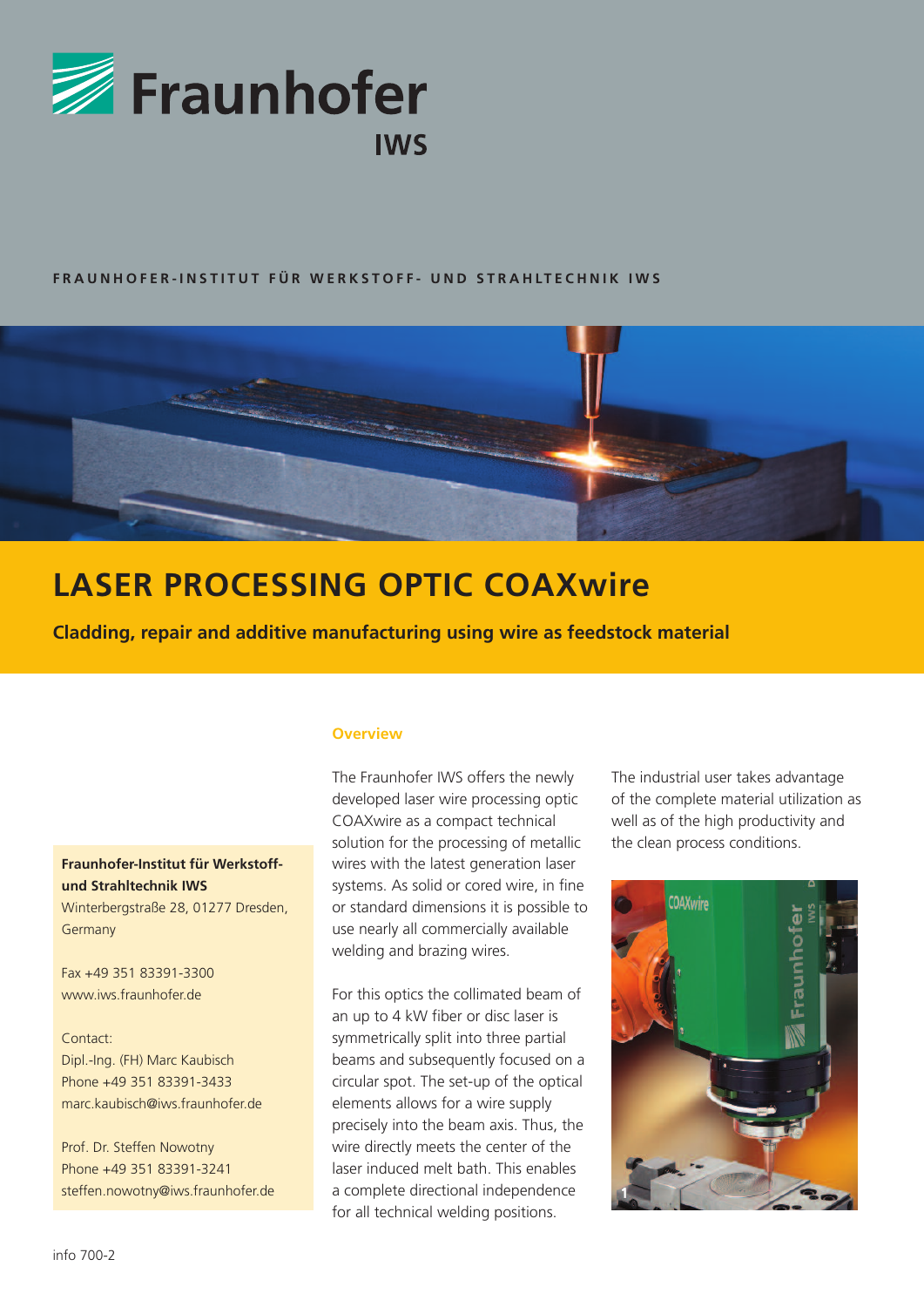

### **Optic design**

The laser beam is guided through a fiber coupler into the COAXwire optic, where it is split into three single beams using a specially designed optical element. These single beams are aligned at 120 degrees to one another around the optic's centric axis. They are then merged by deflecting elements to a common triple focus in such a way, that the wire-shaped filler material can be supplied exactly into the centric axis. With a fixed optical aspect ratio of 1:3, the focus diameter can be easily set by the choice of the fiber diameter according to the wire dimensions.

#### **Process**

In order to deposit the filler material on the part's surface, a defined local melt pool is generated by the laser beam. The wire penetrates into that melt pool where it is completely molten. Simultaneously, the substrate material is slightly molten, which guarantees the required and characteristic metallurgical bonding between the deposited material and the surface of the substrate. By overlapping the resulting single tracks, area claddings can be performed, and the layer-by-layer deposition leads to real three-dimensional metallic structures.

The deposition rates lie in the range of 100 to 250 cm<sup>3</sup>/h, depending on material and the part's geometry. The utilization of the wire is always 100% - in fact independently from the track geometry and welding position, and even at a complex and filigree metal build-up.



*Cross sections of representative examples: cladding on edges, thin wall structures and generation of volume parts*

Shape, size, and properties of the generated structures are primarily determined by the process parameters laser power, wire speed and welding speed with respect to the selected wire material. Hereby, as major precondition for a successful process, a constant melt flow of the metallic material has to be realized.

The heat accumulation under multilayer processing leads to changes in the track geometry. For this reason, component-specific process strategies or an online laser power control can be used to minimize the heat input as well as deviations.

## **CAD/CAM**

For the common applications, CAM systems can be used for programming the tool paths in accordance with the build-up welding strategy. Apart from process parameters, the track width and overlapping as well as start positioning and wire management can be freely selected to perform applicationspecific welding strategies.

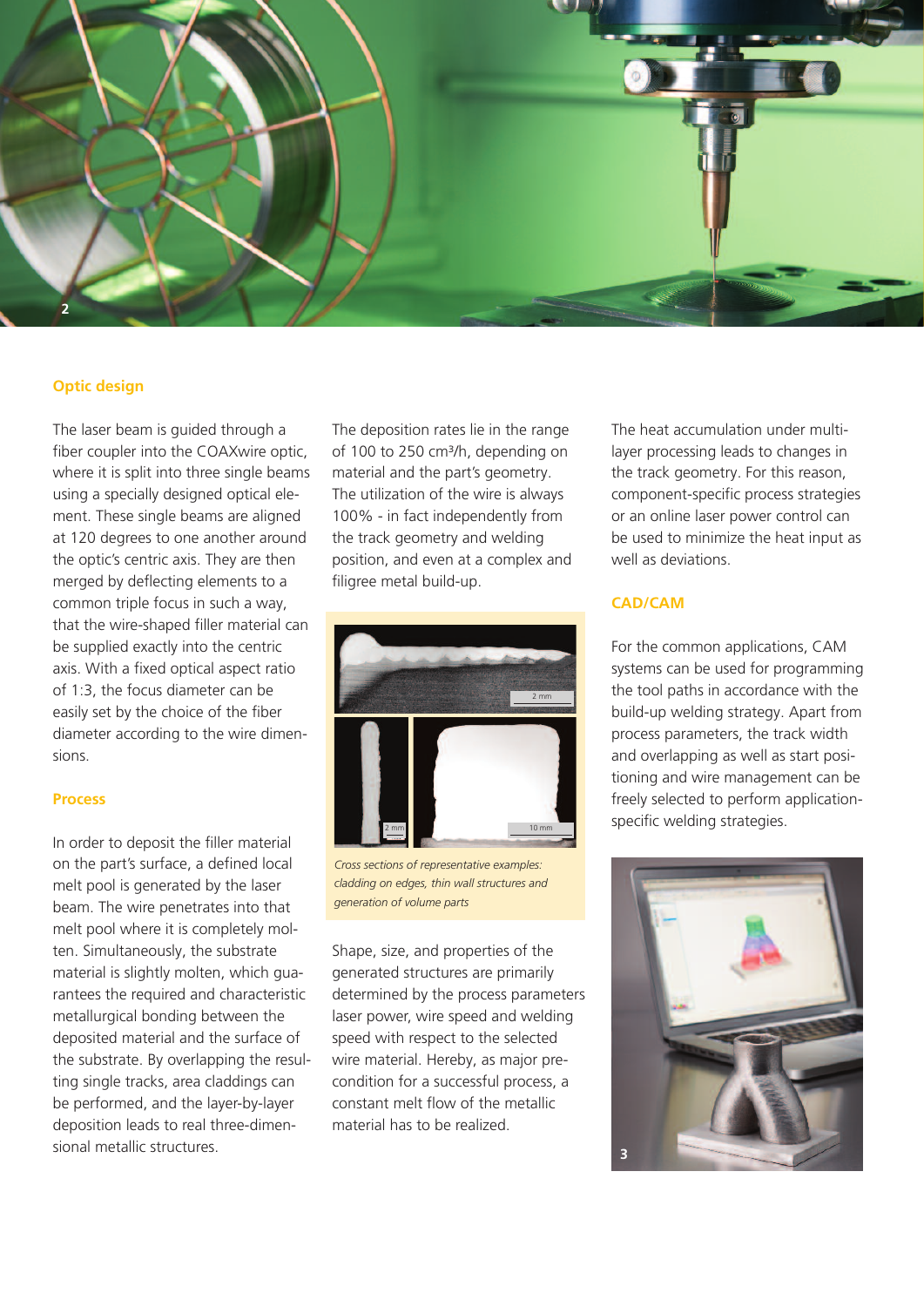

#### **Technical properties**

The COAXwire optic is characterized by its modular design, based on oneinch optical components. The total weight of the head amounts to 13 kg. The assembly includes a mechanical mount to the machine tool as well as interfaces for the optical fiber, the wire feed, and a camera system for process monitoring. Media supplies for cooling water and shielding gas are integrated, and a cross-jet of compressed air protects the optical elements from dust and splatter.

The laser fiber is coupled via LLK-D, LLK-B or QBH connectors. Designed for high beam quality, the numerical aperture of the fiber should range from 0.1 to 0.2.

Metallic wires from 0.4 to 1.6 mm in diameter can be processed, and normal wire feeders from any manufacturers are suitable. The integrated emergency-stop module protects the optic and machine tool in the case of collision or process irregularities.

The electro-mechanical principle allows for precise reset accuracy and is normally integrated into the safety circuit of the laser unit.

#### **Optional process monitoring**

For the monitoring and control of the cladding process, a camera-based control system can be adapted optionally to the optic via standard interface. Therefore, the IWS system E-MAqS and the software package LompocPro are well-proved products. This system regulates local temperature deviations of the melt pool via control of the laser power. The measuring frequency of 200 Hz is adequate to the dynamics of the laser-induced metal melt.

Additionally, an external off-axis camera can be used for the documentation of the cladding process for purposes of quality assurance. Both systems can be connected via additional software in such a way that a structured data recording is possible.

#### **COAXwire: most important features at a glance**

- modular and compact design
- 3 beam optic concept
- central wire supply with xyz-adjustment
- splatter and dust protection
- collision and safety shutdown
- camera-based process control and monitoring (optional)
- *1 Technical set-up in a robotic cladding system*
- *2 Typical welding arrangement*
- *3 Generated aluminum tube; realization of the CAM strategy*
- *4 Schematic of the three beam concept*
- *5 Deflection of the safety module in case of a process failure*
- *6 Adapted off-axis camera*